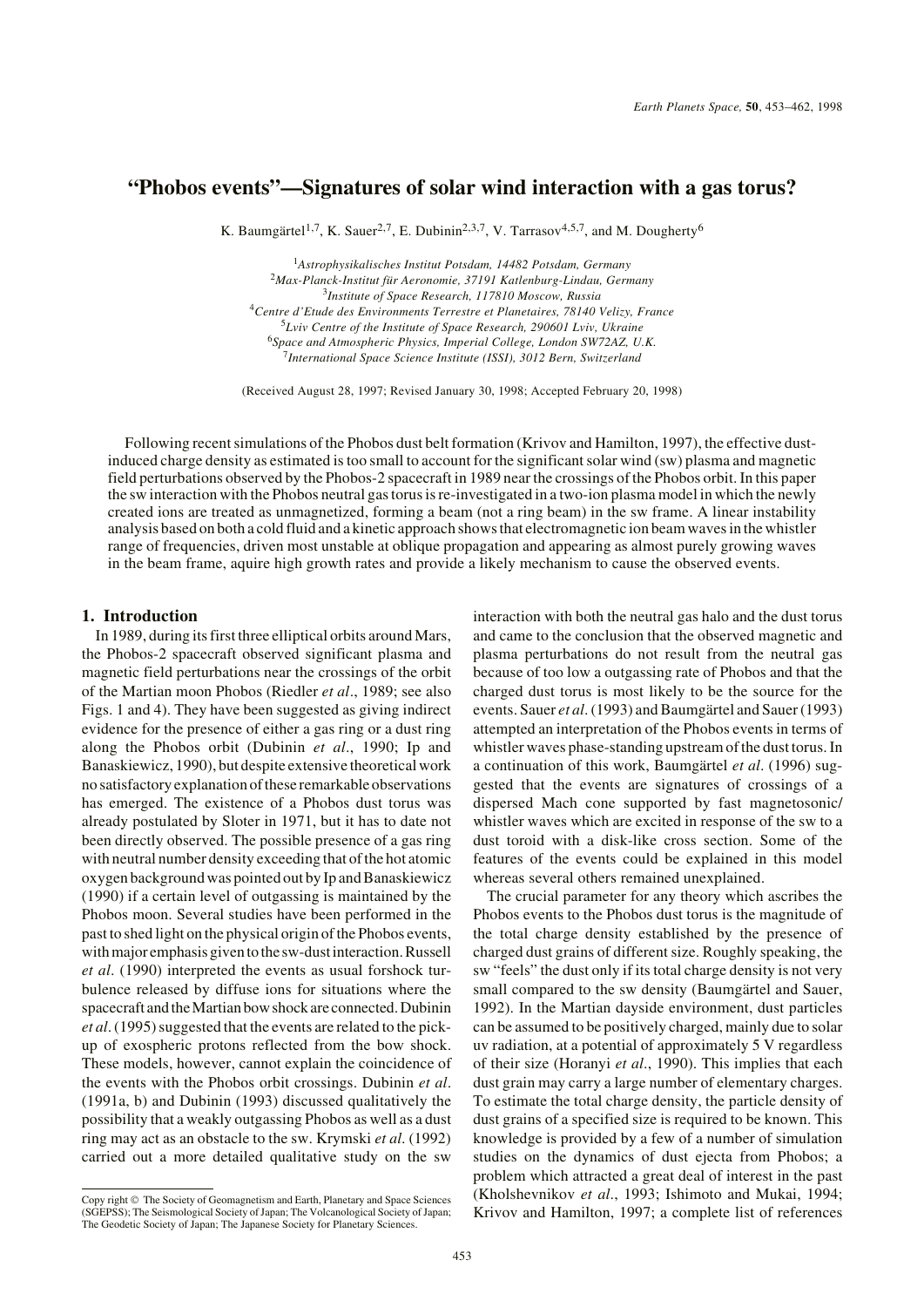

Fig. 1. Orbits of Martian moons Phobos (PH) and Deimos (DE) and spacecraft trajectory (S/C), projected onto the ecliptic *x*-*y*-plane. The deviation of the magnetic field magnitude *B* from its average value is attached to the spacecraft trajectory indicating the location of the event at the Phobos orbit crossing observed on Feb. 1, 1989.

can be found in the latest reference). Actually there is no commonly accepted estimate for the dust-induced charge density within the torus. The most recent simulation (Krivov and Hamilton, 1997) predicts densities of the order of 103 km<sup>-3</sup> for particles sizes ranging from  $10 \mu$ m-90  $\mu$ m whereas a higher density of  $10^5$  km<sup>-3</sup> is predicted for smaller grains of size 1  $\mu$ m–10  $\mu$ m. The charge Q of a spherical dust grain with radius *a* and potential *V* is given by the capacitance relation  $Q = 4\pi\epsilon_0 aV$ . This yields the simple formula (Mendis and Axford, 1974)

$$
Z = 700\phi \text{ (V) } a \text{ (µm)} \tag{1}
$$

for the number *Z* of charges residing on a dust grain with radius *a* and Potential φ. Assuming a voltage of 5 V for each dust particle no matter what the size, we have  $Z \approx 3.5 \times 10^4$  $a(\mu m)$  and the above density estimate yields a total charge density of  $3 \times 10^9$  km<sup>-3</sup> =  $3 \times 10^{-6}$  cm<sup>-3</sup>, which is six orders of magnitude smaller than the sw density. On the basis of these results, in spite of their possible uncertainty by two orders of magnitude, one can rule out the hypothesis that the Phobos events are caused by the Phobos dust torus. It is the purpose of this paper to re-investigate whether linear plasma instabilities of the sw interaction with a putative gas torus along the Phobos orbit can account for the observations, which would naturally explain the coincidence of the events with the crossings of the Phobos orbit.

We should finally mention that an event was additionally observed on Feb. 1, 1989 between the orbits of Phobos and Deimos, which thus can hardly be related to the dust/gas torus of any of the two moons. It was suggested (Sauer *et al*.,

1995) that this event can be attributed to Deimos itself which appears to be an effective obstacle to the sw. The particular position of Deimos to the spacecraft during the first elliptical orbit suggests an interpretation in terms of crossing of a fast wave Mach cone 15,000 km downstream of it.

### **2. Solar Wind Interaction with the Gas Torus**

The two main sources for neutral gas in the Martian environment are the extended Martian exosphere and the emission of matter from the two Martian moons Phobos and Deimos. An early indication of possible outgassing from Deimos was found by Bogdanov (1981) who observed unusual sw disturbances far downstream in the wake of Deimos. In addition to outgassing, micrometerite impacts on the surface of the moons and—to a lesser extent accretional interaction with the hot oxygen corona of Mars may contribute to the formation and maintainment of a neutral gas torus (Ip and Banaskiewicz, 1990). The presence of a heavy ion population with enhanced density near to the Phobos orbit may give rise to ion-ion beam instabilities, similar to those which are believed to operate in the sw interaction with cometary atmospheres (Wu and Davidson, 1972; Brinca and Tsurutani, 1987; Thorne and Tsurutani, 1987; Goldstein *et al*., 1990; Brinca, 1991; Tsurutani, 1991; Gary, 1993). The basic mechanism is that new-born ions, created at a certain rate from the neutral gas, will be accelerated into cycloidal motion, forming a ring-beam like pitch angle distribution in the sw frame which is known to be highly unstable, giving rise to a variety of low frequency electromagnetic instabilities. Thereby, two distinct sources of free energy are provided, namely a field-aligned ion beam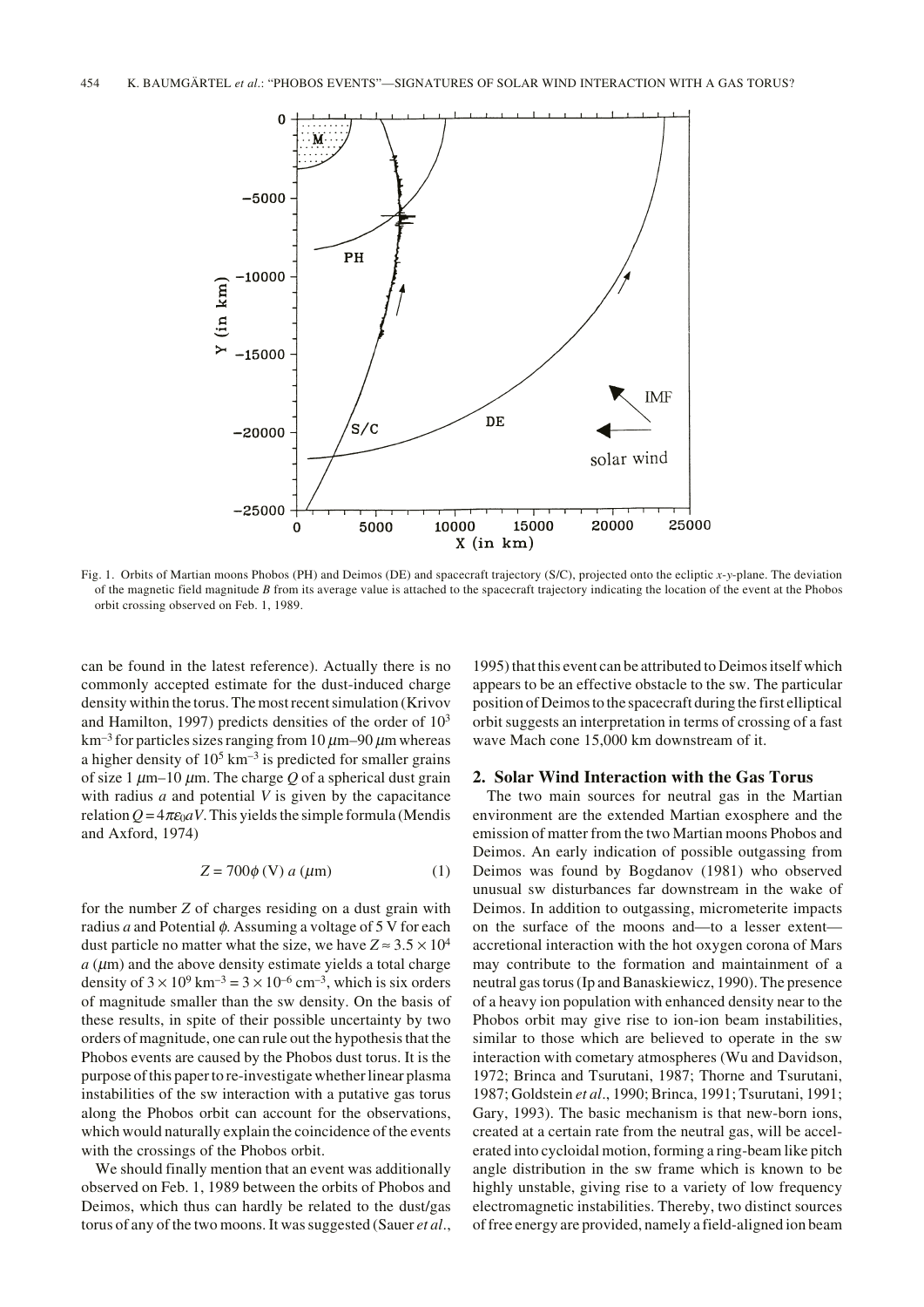and the gyrating ring distribution, both of which can lead to the excitation of plasma waves via resonant wave particle interaction. It depends on the cone angle  $\alpha$  between the sw flow direction and the IMF which of these instabilities dominate. We emphasize, however, that unlike the cometary scenario, we are here confronted with a rather localized interaction region with a size of only a small fraction of the gyroradius of an exospheric ion (a sketch of the interaction scenario is depicted in Fig. 2). Under these circumstances the cycloidal motion of the new-born ions does not come into play, i.e., these ions can be treated as unmagnetized in this region in contrast to the ambient protons and electrons which remain magnetized. Thus the exospheric ions can be thought of as forming a genuine beam (not a ring beam) in the sw reference frame, regardless of the cone angle  $\alpha$ , continuously being pumped by ionization from the neutral gas background. This has considerable consequences on the features of the resulting low-frequency electromagnetic instabilities. Such a situation, to the knowledge of the authors, has not previously been subject to an instability analysis.

## **3. Low-Frequency Electromagnetic Instabilities**

We consider a three-component plasma composed of the sw as the core plasma and a teneous unmagnetized beam of exospheric ions in relative drift  $(v_b = -v_{sw})$  to the core. The beam propagates at an angle  $\alpha$  to the IMF. Since the thermal velocities of both the exospheric ions and the sw protons are small against the sw (i.e., beam) velocity, it seems appropriate to ignore ion thermal effects in a first step, i.e., to treat both ion species as cold. The cold two-ion ideal Hall MHD plasma model includes the equations describing the proton dynamics

$$
\frac{\partial n_{\rm p}}{\partial t} + \nabla \cdot \left( n_{\rm p} \overline{\omega}_{\rm p} \right) = 0; \tag{2}
$$

$$
\frac{\partial}{\partial t}\left(n_p \overline{\omega}_p\right) + \nabla \cdot \left(n_p \overline{\omega}_p \overline{\omega}_p\right) = \frac{en_p}{m_p} \left(E + \overline{\omega}_p \times \mathbf{B}\right), \quad (3)
$$

and the dynamics of the unmagnetized beam ions

$$
\frac{\partial n_{\rm b}}{\partial t} + \nabla \cdot (n_{\rm b} \varpi_{\rm b}) = 0; \tag{4}
$$

$$
\frac{\partial}{\partial t}\left(n_{\rm b}\overline{\omega}_{\rm b}\right) + \nabla \cdot \left(n_{\rm b}\overline{\omega}_{\rm b}\overline{\omega}_{\rm b}\right) = \frac{en_{\rm b}}{m_{\rm b}}\,E. \tag{5}
$$

The electrons are regarded as massless and cold so that the electric field  $E$  is given by,

$$
E = -(\varpi_e \times B). \tag{6}
$$

The displacement current is neglected, thus Ampere's law is

$$
\frac{1}{\mu_0} \nabla \times \boldsymbol{B} = e \big( n_p \boldsymbol{\varpi}_p + n_b \boldsymbol{\varpi}_b - n_e \boldsymbol{\varpi}_e \big).
$$
 (7)



Fig. 2. Sketch of the interaction scenario: the sw penetrates the Phobos gas torus and interacts with a population of oxygen ions (indicated by the dots) continuously created by ionization from the neutral gas background. For scaling see Fig. 3.

The equations are closed with Faraday's law,

$$
\frac{\partial \mathbf{B}}{\partial t} = -\nabla \times \mathbf{E},\tag{8}
$$

and the condition of quasineutrality,

$$
n_{\rm e} = n_{\rm p} + n_{\rm b}.\tag{9}
$$

All notation is standard. When Eqs. (2)–(9) are linearized about a uniform state  $(\mathbf{v}_e = \mathbf{v}_p = 0, \mathbf{v}_b = -\mathbf{v}_{sw}, n_e = n_p + n_b =$  $n_0$ ,  $\mathbf{B}_0$ ) and all quantities are assumed to vary as  $\sim \exp(-i\omega t)$ + *ikr*) we arrive after straightforward, but tedious, algebra at the dispersion relation

$$
\left[\omega_{\rm b}^{2}\left[\frac{k_{\rm l}^{2}c^{2}}{\omega_{\rm pi}^{2}}\left(\omega^{2}-\Omega_{\rm p}^{2}\right)+\frac{n_{\rm p}}{n_{\rm b}}\omega^{2}\right]+\frac{m_{\rm p}}{m_{\rm b}}\frac{n_{\rm b}}{n_{\rm c}}\omega\left(\omega^{2}-\Omega_{\rm p}^{2}\right)\left(\omega-k_{\rm l}v_{\rm bII}\right)\right]
$$
\n
$$
\times\left[\omega_{\rm b}\left[\frac{k^{2}c^{2}}{\omega_{\rm pi}^{2}}\left(\omega^{2}-\Omega_{\rm p}^{2}\right)+\frac{n_{\rm p}}{n_{\rm c}}\omega^{2}\right]+\frac{m_{\rm p}}{m_{\rm b}}\frac{n_{\rm b}}{n_{\rm e}}\left(\omega^{2}-\Omega_{\rm p}^{2}\right)\right]
$$
\n
$$
-\omega^{2}\omega_{\rm b}^{3}\left(\omega^{2}-\frac{n_{\rm b}}{n_{\rm e}}\Omega_{\rm p}^{2}\right)=0\quad(10)
$$

where  $\Omega_p$  is the proton gyrofrequency,  $\omega$  is the frequency in the sw frame,  $\omega_b = \omega - k v_b$  is the Doppler-shifted frequency in the beam (i.e., torus) reference frame and the subscript  $\parallel$ indicates the direction along the undisturbed magnetic field. *k* may have any direction in the plane defined by  $B_0$  and  $v_b$ . After factoring out  $(\omega^2 - \Omega_p^2)$  Eq. (10) yields a polynomial of 7th order in  $\omega$  which may exhibit one pair of complex conjugate solutions.

One may alternatively use the dielectric tensor approach to derive Eq. (10) and start from the cold dielectric tensor  $K(\omega)$  of a two-ion plasma with relative drift using an appropriate limit for low-frequency waves (see, for example, Sauer *et al*., 1998). Then the dispersion relation results from the condition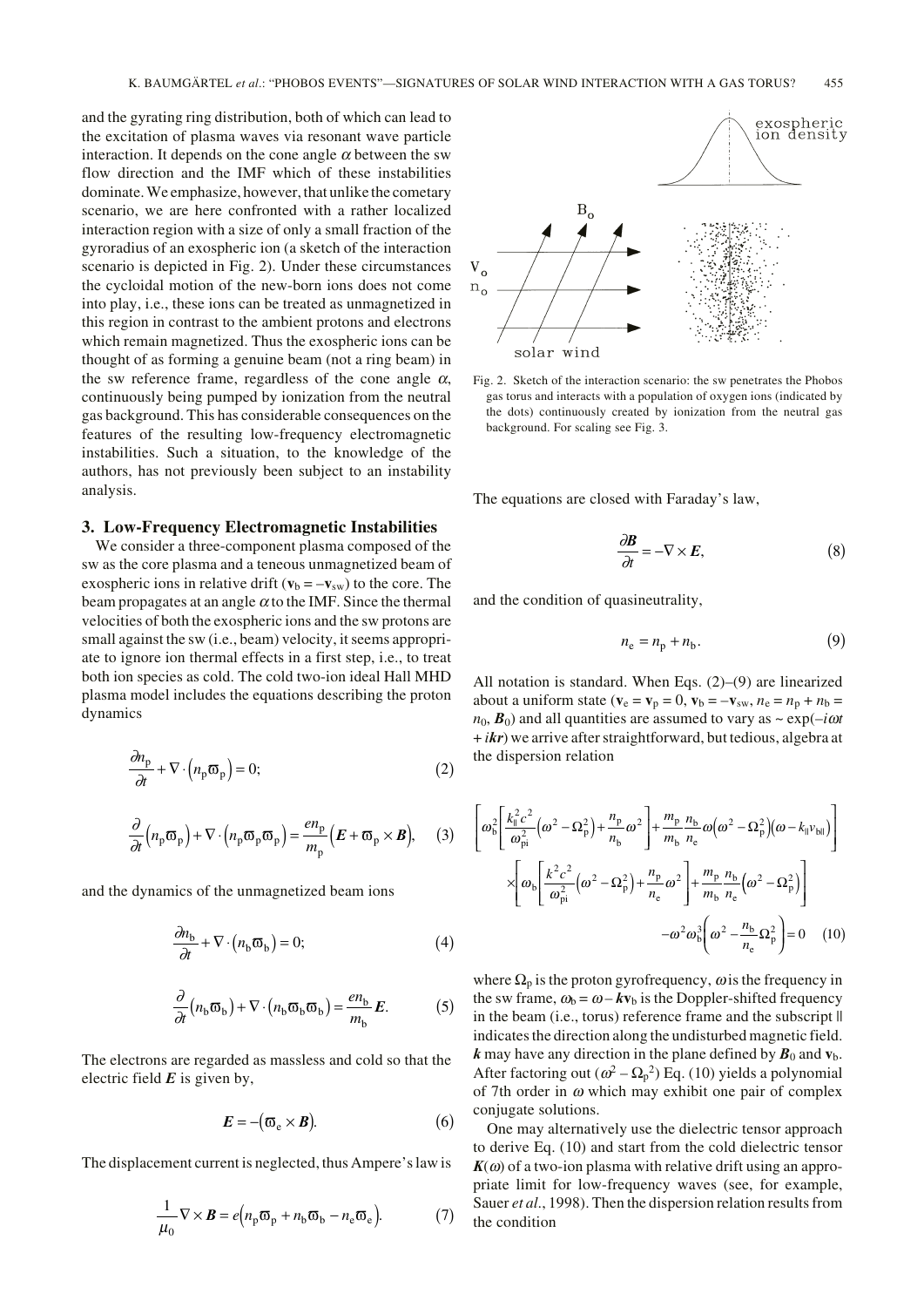$$
\det[\boldsymbol{D}(\omega,\boldsymbol{k})] = 0 \tag{11}
$$

where  $\boldsymbol{D}$  is the dispersion tensor defined by

$$
\boldsymbol{D} \cdot \boldsymbol{E} = \boldsymbol{k} \times (\boldsymbol{k} \times \boldsymbol{E}) + \frac{\omega^2}{c^2} \boldsymbol{K} \cdot \boldsymbol{E}
$$
 (12)

and *E* is the electric field associated with plasma fluctuations. This method provides the possibility to control the cold fluid calculations by introducing the more accurate kinetic version of the dielectric tensor in Eq. (11), which accounts for finite temperature effects such as wave-particle interaction. The strategy adopted here is to employ both models, i.e., we solve both the cold and the fully kinetic dispersion relation for a set of parameters we feel are

appropriate for the Phobos-2 encounter with the neutral gas ring. The form of the kinetic version of the dielectric tensor used here is that of a collisionless, magnetized, electronproton plasma with Maxwellian distribution functions (sw plasma) superimposed by the unmagnetized heavy ion beam, represented by a drifting Maxwellian distribution. A few comments on the kinetic approach are given in Appendix II. We used a value of the beam density two orders of magnitude below (2%) the background density  $n_0 = 2$  cm<sup>-3</sup> and assumed the beam ions to be singly ionized oxygen atoms with an atomic mass of 16. The assumed beam density is consistent with estimates of Dubinin *et al*. (1991) and Krymski *et al*. (1992). These authors calculated the expected oxygen ion density from a balance between ionization from the neutral gas torus and convective losses on the basis of an outgassing rate of  $Q = 10^{23}$  s<sup>-1</sup> for Phobos to be



Fig. 3. The scenario for the neutral gas halo near Mars as calculated by Krymski *et al.* (1992) (their figure 1);  $R_{ph} \sim 10^4$  km is the radius of the Phobos orbit,  $v_{ph} \sim 2.6$  km/s is the orbital velocity of Phobos and v ~ 0.2  $v_{ph}$  is the escape velocity of a neutral atom. The spatial extent of the oxygen gas torus is ~2000 km in radial direction and ~400 km in direction transverse to the orbital plane. The gyroradius of an oxygen ion is ~10<sup>4</sup> km ( $B = 3$ ) nT).



Fig. 4. Phobos events observed by the FGMM magnetometer aboard the Phobos-2 spacecraft during the first (a), the second (b) and the third (c) elliptical orbit (Feb. 1, 4, 8, 1989) on just before crossing the Phobos orbit. The arrow indicates the time of closest approach. The electron density records (middle panel) are from the PWS device. The bottom panel shows the low-frequency magnetic field power as a result of a wavelet analysis of the magnetic field turbulence. The proton cyclotron frequency is traced by a red line. Time labels are given in the format "hhmm"; a time difference of 2 min corresponds to a distance of ~300 km.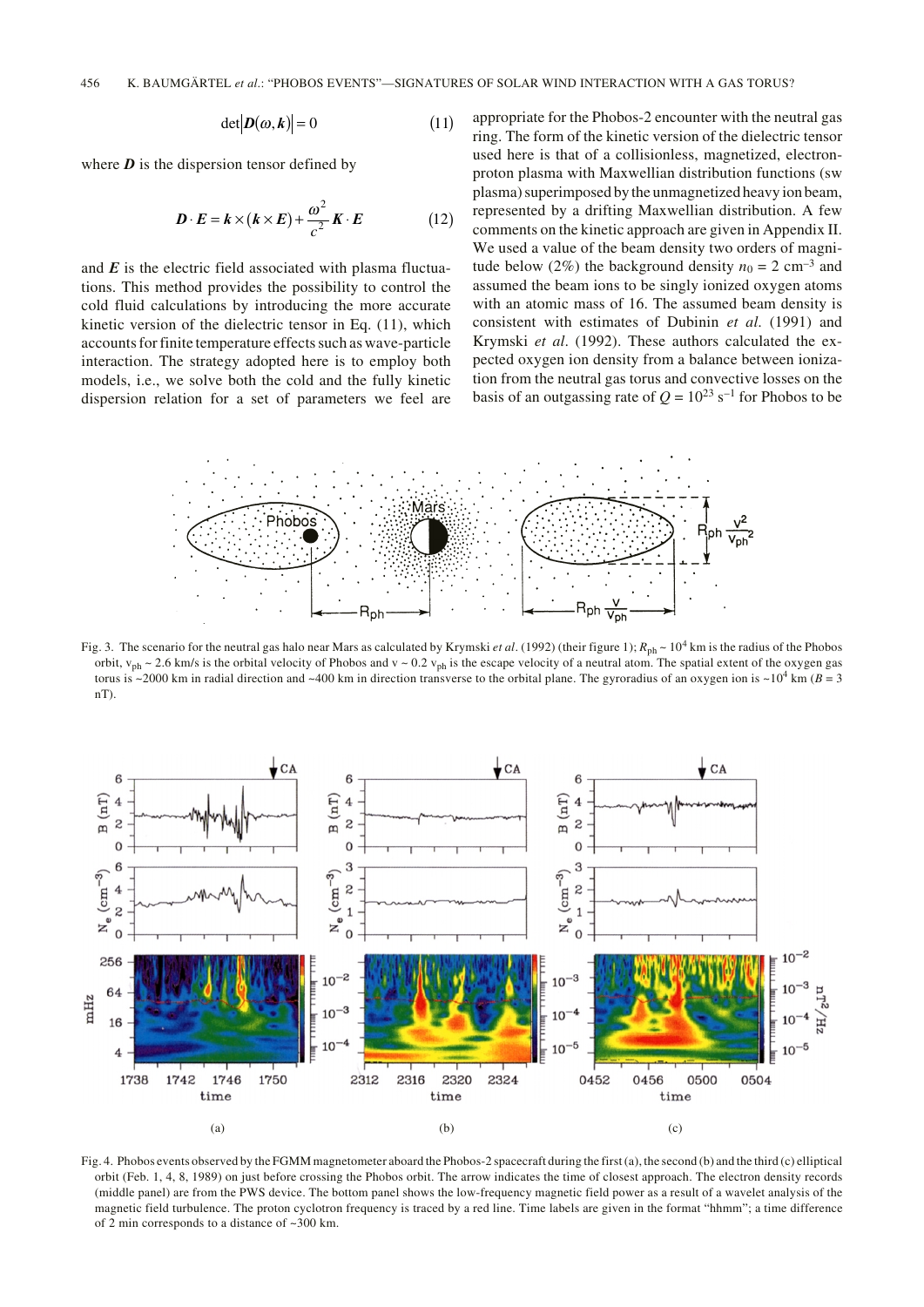of the order of 0.01  $\text{cm}^{-3}$ –0.1  $\text{cm}^{-3}$  (see Appendix I). The scenario for the neutral gas halo is sketched in Fig. 3, taken from Krymski *et al.* (1992). We assume a cone angle  $\alpha = 45^{\circ}$ between the sw velocity vector and the IMF, typical for Mars. The sw flow speed is taken to have an Alfven Mach number  $M_A = 8$ . Figure 5 depicts the complex cold plasma dispersion for the modes of interest in which the real and imaginary parts of the frequency, normalized by  $\Omega_p$  (top panel) and the normalized phase velocity and the beam frame frequency (bottom panel), are plotted as function of the wave number, normalized by  $c/\omega_{\text{pi}}$ , at constant obliquity  $(\theta = 10^{\circ})$ . As seen from this figure, the unstable mode arises from the coupling of the heavy ion beam to the whistler mode. The maximum growth rate is attained just adjacent to the threshold wavenumber for onset of the instability. The growth rate remains significant with growing wave number, accompanied by an approach of the beam frame frequency to zero, i.e., the wave may evolve into a nonoscillatory, almost purely growing mode in the beam frame. Figure 6



Fig. 5. Cold plasma dispersion diagram for electromagnetic waves in the whistler range of frequencies in the sw plasma coexisting with a beam of oxygen ions whose velocity vector  $\mathbf{v}_b = -\mathbf{v}_{sw}$  is 45° inclined to the IMF and whose density is 2% of the ambient sw density. The wave vector  $\vec{k}$  is in the  $\mathbf{v}_b$ - $\vec{B}_0$ -plane "between" the vectors  $\mathbf{v}_b$  and  $\vec{B}$  and makes an angle of 10° to the magnetic field direction. Top panel: real part (solid lines) and imaginary part (dashed lines) of the frequency, normalized by the proton cyclotron frequency  $\Omega_p$ , versus wave number, normalized by the proton inertial length  $c/\omega_p$ . Bottom panel: phase velocity in the sw frame normalized by the Alfven velocity (solid lines) and real frequency in the beam frame (dashed lines) versus wave number. The unstable mode is the right-hand part of the beam mode.

depicts the rate of the unstable mode growth maximized over the wave number as function of the propagation direction. With increasing obliquity, γmax continuously increases and the maximum growth is shifted to higher real frequencies and wavenumbers. When approaching the limit of perpendicular propagation the frequency associated with maximum growth is beyond the regime where the electron mass can be ignored in cold plasma theory. The cold plasma theory, however, tends to yield exaggerated wave growth and kinetic effects due to finite temperature of the species are expected to mitigate the instability especially for higher wave numbers. In order to control the fluid results, warm plasma dipersion theory has been applied to the same situation where the electron and proton plasma beta have been set  $\beta_e = \beta_p = 1$  (typical for the sw plasma). The velocity spread of the beam ions is not well known, we assume a relatively cold beam and adopt a value  $\beta_b = 2(v_{th,b}/v_A)^2 = 0.01$ . Figures 7 and 8 depict warm plasma dispersion results for the same parameters as in Figs. 5 and 6. It is seen from Fig. 7 that thermal effects do not completely "smear out" the instability but confine the wave growth to a narrow wave number range confirming the resonant character of the instability. A remarkable modification brought about by the warm plasma theory is displayed in Fig. 8. The wave growth is seen to be confined to a range of propagation directions close to parallel, in contrast to the predictions of the cold



Fig. 6. Top panel: Cold plasma growth rate maximized over wave number (solid) and associated real frequency in the sw frame (dashed) versus propagation angle θ. Bottom panel: Wave number (solid) and real frequency in the beam frame (dashed) for maximum growth versus  $\theta$ .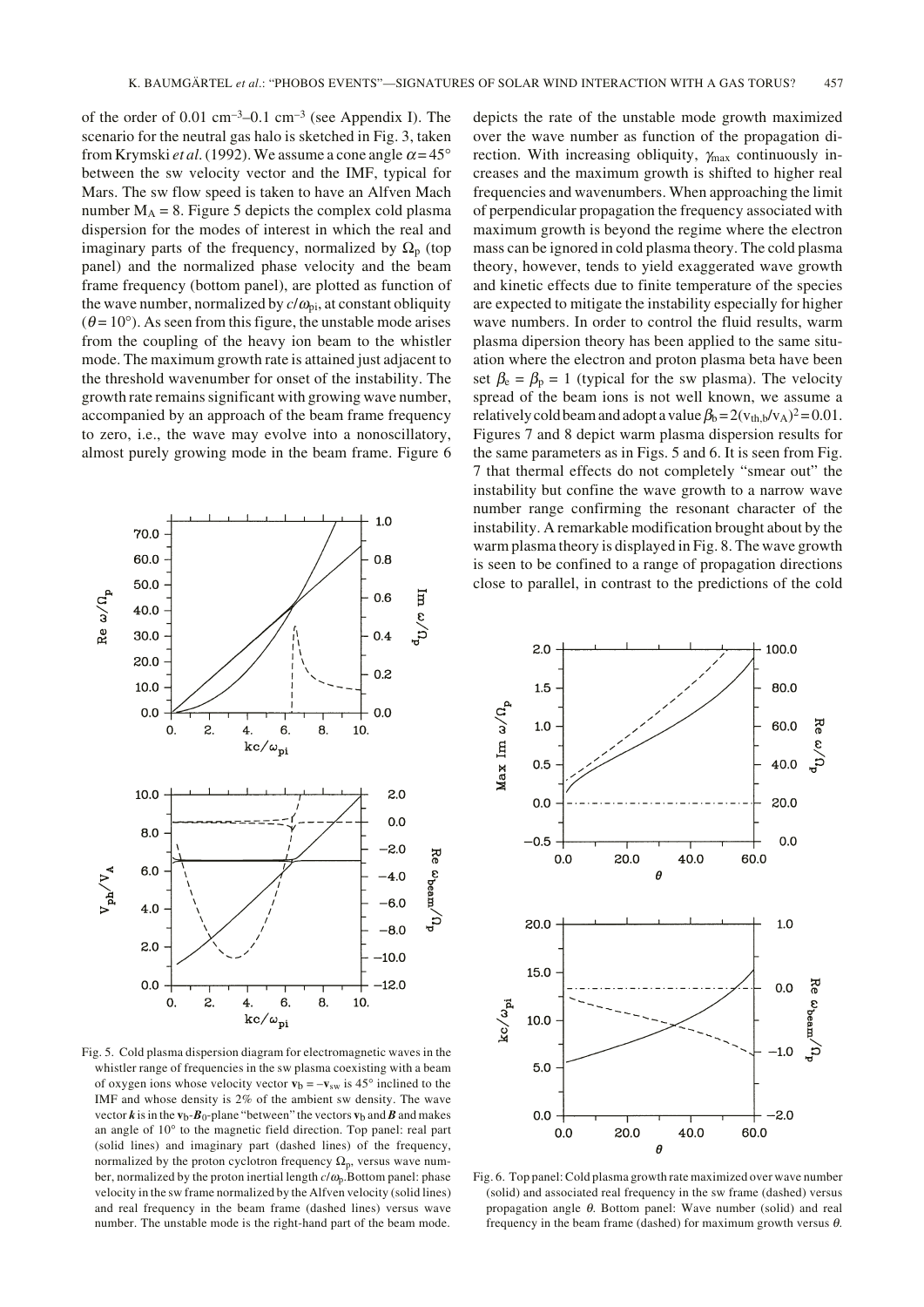

Fig. 7. The same as Fig. 5, here calculated using the fully kinetic dielectric tensor for the three component plasma. Additional parameters are  $\beta_e$  =  $\beta_p = 1, \beta_b = 0.01$  where  $\beta_\alpha = (v_{th,\alpha})^2 / 2v_A^2$ .

plasma theory. Variation of the obliquity shows a maximum of the growth rate  $\gamma_{\text{max}}$  at an angle as small as 10°.

Unlike several ring-beam ion/ion instabilities which predict that the most unstable mode propagates parallel to the magnetic field, the relevant mode here is stable for parallel propagation but aquires large growth rates at relatively large wavenumbers ( $kc/\omega_{pi} \sim 5$ ) and real frequencies ( $\omega/\Omega_p \sim 30$ ) for propagation oblique to  $B_0$ . In order to understand the physical nature of this instability we recall that in the general case a magnetized beam particle (e.g., a pick up ion) can resonate with a wave when its velocity along *B* is sufficient to Doppler shift the wave frequency to some integral multiple  $(n = 0, \pm 1, \pm 2, ...)$  of the beam particle gyrofrequency  $\Omega_{\rm b}$ 

$$
\omega - k\overline{\omega}_b + n\Omega_b \approx 0. \tag{13}
$$

An unmagnetized beam ion can only resonate with the wave via the  $n = 0$  resonance,  $\omega - k v_b \approx 0$ , which requires that its velocity is close to the wave phase velocity along the beam. Figures 5 and 7 give evidence that this condition is satisfied, showing that the instability sets in where the beam directed phase velocity intersects the beam velocity. Since the beam propagates at a velocity of several times the Alfven velocity, the whistler mode is the most likely candidate to meet this requirement. In order to provide a mechanism for wave particle interaction in such case, the wave electric field is



Fig. 8. The same as Fig. 6, here as predicted by warm plasma theory.

required to possess longitudinal field components. This is the case since oblique electromagnetic modes yield density fluctuations. The maximum growth at a finite obliquity can thus be understood as the result of a balance between the increase with  $\theta$  of both the compressive nature of the wave and the Landau-type whistler damping. It comes as a surprise, however, that the sw protons seem to be involved in the instability as suggested by Figs. 5 and 7. From the bottom panel of these figures it is seen that the unstable wave satisfies near maximum growth

$$
\omega - k\overline{\omega}_b + \Omega_p \approx 0, \qquad (14)
$$

i.e., maximum growth is associated with a beam (≈space craft) frame frequency close to  $\omega_{b} \approx -\Omega_{p}$ . The unstable wave is almost right-hand circularly polarized in the sw frame, but due to the Doppler shift the wave appears as left-hand polarized in the beam frame. The growth rate is insensitive to the proton temperature and does not depend much on the mass of the beam ions, but the beam density, the velocity spread of the beam ions and the electron temperature appear to control the instability. We emphasize that the beam ions make a dominant contribution to the mass density perturbation associated with the unstable wave. With the help of the linearized continuity and momentum equations of the beam ions and Faraday's law the mass density perturbation can be expressed in terms of the transverse wave magnetic field amplitude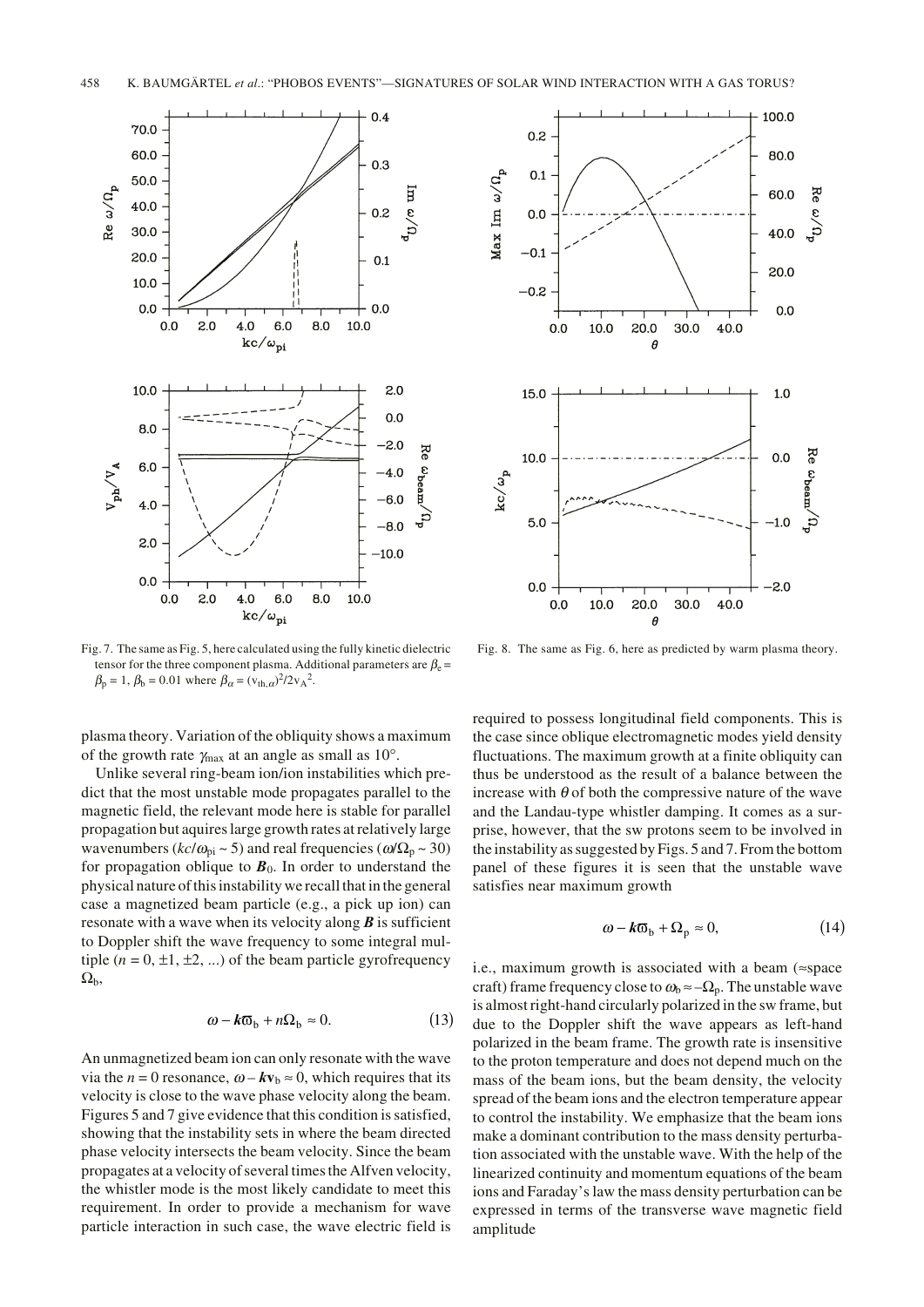$$
\frac{\delta \rho}{\rho_0} = \frac{n_{\rm b}}{n_0} \frac{i \omega \Omega_{\rm p}}{(\omega - k \varpi_{\rm b})^2} \tan \theta \frac{\delta B_{\rm y}}{B_0},\tag{15}
$$

with  $\rho_0 = n_p m_p + n_b m_b \approx n_p m_p$ . The square of the beam frame frequency in the denominator of Eq. (15) may compensate the small equilibrium density of the beam ions to yield a mass density perturbation of the same order as the relative magnetic field perturbation. Thus, though their high real frequency in the sw frame the whistler instability may strongly contribute to the heavy ion dynamics and cause structuring of the beam ions. If the *k*-vector is allowed to also have components out of the  $v_b - B_0$ -plane, no new maxima of the growth rate are created. Several features of this instability can also be found among the various unstable propagating waves predicted by kinetic theory in the presence of a ring-beam distribution, and it was pointed out by Brinca and Tsurutani (1987) and later in other studies (Goldstein *et al*., 1990) that wave modes with maximum growth slightly away from parallel propagation and highly elliptical or linear polarization, and even non-oscillatory structures, can be excited by pickup ions. While in these studies maximum growth rates of the order of a fraction of the heavy ion gyrofrequency emerged, favoured by a cold (monoenergetic) ring beam, the instability considered here exhibits growth rates of the order of a fraction of the proton gyrofrequency, i.e., at least an order of magnitude higher. The intense wave growth, coexisting with a preference of the proton cyclotron frequency in the beam frame, maximum growth at small obliquities and beam ion mass density perturbations are the distinguishing features of the instability. The question arises as to what extent the characteristics of the instability depend on the model parameters adopted for the calculation. Whereas the solar wind parameters (cone angle  $\alpha$ , density, Mach number, electron and proton temperatures) are typical background values, the influence of the beam parameters (density, velocity spread) is of interest. As is expected, a decrease in the beam density is associated with a reduction of the maximum growth rate and the corresponding obliquity. A beam density  $n_b/n_0 = 0.005$ , four times less than the nominal value, appears as a threshold for the instability. This suggests a lower limit of the Phobos outgassing rate  $(Q > 2.5 \times 10^{22} \text{ s}^{-1})$  for the sw interaction with the gas torus to produce observable features. The modifications brought about by an increase in the velocity spread of the beam ions go in the same direction. A four times higher  $\beta_b$  ( $\beta_b$  = 0.04) is sufficient to "smear out" the instability.

We should point to the fact, that there is another unstable region for small wavenumbers  $k\epsilon/\omega_p \leq 0.1$ , associated with a second intersection of the whistler phase velocity with the beam velocity. It results from the fact that the whistler branch approaches a finite frequency  $(\Omega_p)$  in the  $k = 0$  limit in the presence of an unmagnetized ion beam, which implies a singularity of the phase velocity in this limit (see Sauer *et al*., 1998). This long wavelength instability, however, is not on the focus of this study.

# **4. Comparison with Observations**

Two features of the Phobos events are crucial for a

comparison with theory: (1) The fact that the events observed during each of the three orbits are composed of two narrow regions of more or less enhanced perturbations, separated by a period of  $\sim$ 3 min, and (2) the enhanced lowfrequency wave activity around the proton gyrofrequency  $\Omega_p$  seen in the bottom panels of Figs. 4(a)–(c). The results of the instability theory allow at least a qualitative approach to these observational features. As far as the spectrum of the low-frequency oscillations is concerned, the dispersion diagrams in Figs. 5 and 7 clearly indicate that the maximum rate of growth is associated with a real frequency close to  $\Omega_p$  in the beam frame and that wave growth is also predicted for the whole frequency interval  $0 \leq |\omega_{b}| \leq \Omega_{p}$ , consistent with the observations. With respect to the double structure of the events we should note that the wavelength associated with maximum growth is a characteristic spatial scale provided by the instability theory which may serve for a comparison. Assuming that the events represent an almost standing structure in the torus frame, the time difference  $\Delta t = 3$  min corresponds to a distance of  $\Delta t \times v_{sp} = 180 \text{ s} \times 2.5 \text{ km/s} = 450$ km along the spacecraft orbit ( $v_{sp} \approx 2.5$  km/s is the spacecraft velocity). A wave number at maximum growth of  $kc/\omega_{pi} \approx$ 5 (Figs. 5 and 7) corresponds to a wavelength  $\lambda \approx 1.25 \times$  $c/\omega_{pi} = 1.25 \times 160$  km = 200 km along the direction of propagation of the fastest growing mode, i.e., 10° off the magnetic field direction towards the sw flow direction. Since the spacecraft crosses the Phobos orbit almost perpendicular to the sw flow direction (Fig. 1) it "sees" this structure at an angle  $\psi \approx 55^{\circ}$  (sum of the cone angle  $\alpha \approx 45^{\circ}$ ) and the angle of maximum growth), resulting in an enlarged wavelength  $\lambda$ /cos $\psi \approx 350$  km closer to the observed distance.

### **5. Discussion**

It has been known for long time from studies of the sw interaction with cometary atmospheres that a magnetized plasma stream can interact in more than one way with secondary ions injected from a source region into this stream and that the way in which they interact changes with the direction of the magnetic field relative to the flow direction. In this study an interaction mechanism is isolated and examined in the framework of a linear instability theory, which seems to provide an explanation of the Phobos events in terms of an ion beam instability operating in the region of a putative gas torus around the Phobos orbit which is maintained by outgassing of the Martian moon. This instability is "reactive" in nature, operates at the cost of the kinetic energy of the beam ions transverse to the ambient magnetic field and exhibits maximum growth slightly away  $(\theta \sim 10^{\circ})$  from parallel propagation with real frequencies well above the proton gyrofrequency  $\Omega_{p}$  in the sw frame (corresponding to frequencies around  $\Omega_p$  in the beam frame) and wavenumbers  $kc/\omega_{pi}$  ~ 5. We suggest that this instability might bring about observable features. Elements of this instability seems to contribute also to unstable wave generation in the presence of a ring-beam ion distribution. In order to allow for a linear stability analysis, a simplified model of the plasma and geometric conditions during the encounter has been introduced which assumes the interaction region as uniform and treates the newly created ions as a beam in the sw frame whose density reaches a fraction ( $\approx$ 2%) of the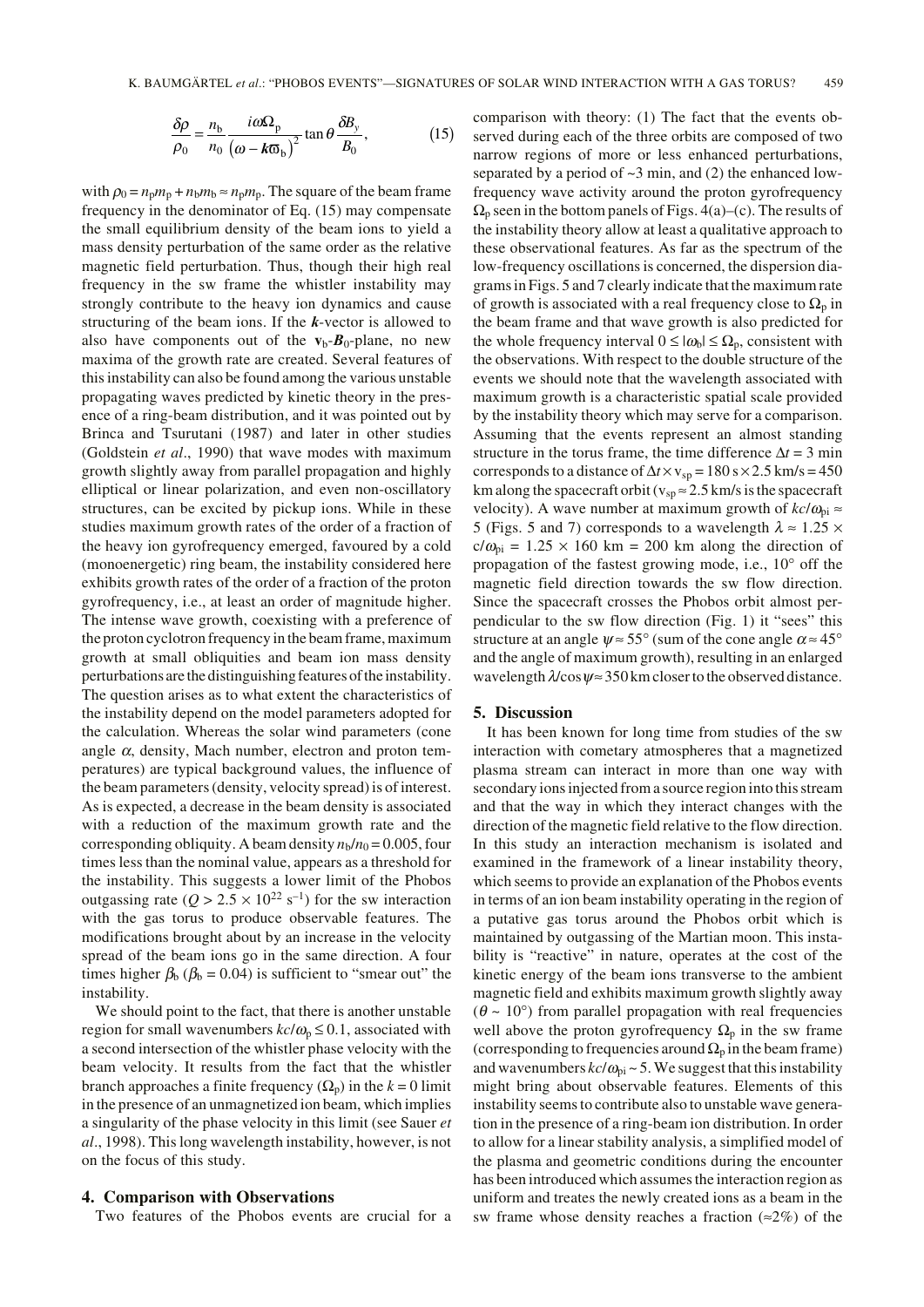ambient plasma density. At a first glance, this zero order state (which is the object of the instability analysis) seems not be well-posed because an ion beam can coexist in a magnetized plasma only if it propagates along the magnetic field. Nevertheless, the presence of a localized source of ions in a magnetized plasma flow can establish a situation to which this approximation can be applied. Provided the created ions do not carry out a complete gyration in the region of interest, the emission region can be thought of as a source for a beam in the above sense. In a certain sense, this situation can be considered as a particular case of a nongyrotropic ion distribution. The cold plasma approximation stresses the fluid character of the resulting instability and yields exaggerated growth rates. A treatment in the framework of the Vlasov-Maxwell theory reveals, that although the growth rates are significantly reduced for large wave numbers, the instability is not "smeared out" completely by finite temperature effects such as Landau and cyclotron damping, and maximum growth rates of the order of a fraction of the proton gyrofrequency still emerge. A limitation of the stability analysis is that it concentrates on wave growth in time under homogeneous conditions rather than spatial wave amplification. The latter would be more realistic since the interaction region is limited in size and the question may arise as to whether the spatial extent of the Phobos gas torus is sufficient to allow for an amplification of the unstable wave to observable amplitudes. Spatial and temporal growth of a wave along the ray path is known to be linked by the group velocity,  $Jm(k) \sim -Jm(\omega)/v_{\text{gr}}$ . Since the mode changes from whistler-like to beam-like within the region of instability, the group velocity in the beam frame is small which stretches the convective growth time and supports the formation of measurable amplitudes. Another serious limitation imposed by the linear stability analysis is that the saturated state of the instability can not be assessed. To give at least an idea of what the saturated state may look like, we refer to the 1D hybrid code simulations of Omidi and Winske (1987) of sw massloading by an extended neutral gas profile. They found in the "oblique" case (30° <  $\alpha$  < 70°) that nearly sinusoidal waves grow in the initial stage which eventually steepen and saturate. A direct comparison with our results is not possible since the limitation imposed by the one-dimensionality implies that the cone angle always coincides with the angle between *k* and  $B_0$ ; i.e., the simulations do in general not cover the propagation direction of maximum growth.

In this context we would like to point finally to an observation during the Phobos mission that is not directly related to the Phobos events. Russell *et al*. (1990) reported on a persistent but weak signal at the proton gyrofrequency detected in the region about  $2-3R_M$  in front of Mars. It was found to correspond to a left-hand elliptically polarized wave propagating at a small to moderate angle to the magnetic field and was suggested to be associated with the pick-up of newly ionized hydrogen atoms. It is tempting to speculate that this signal results from the above instability because its properties just coincide with those predicted for the fastest growing mode under the conditions realized near Mars. Moreover, we suggest, that this instability comes into play not only in cases of a spatially limited neutral gas cloud but in any situation where the sw interacts with a relatively weak and homogeneous heavy ion source, e.g., at large distances from a comet or in the late stage of an AMPTE release (see, e.g., Sauer *et al*., 1998).

In summary, in spite of the limitations of the model used in this study, we feel that the approach provides further insight into the interpretation of the Phobos events and introduces a mechanism which is likely to be capable of explaining these unique observations.

**Acknowledgments.** The authors wish to express their gratitude to the International Space Science Institute (ISSI) at Bern for their support of the collaboration in the framework of the Visiting Science Programme.

This work was supported by the Max-Planck-Gesellschaft zur Förderung der Wissenschaften e.V., Berlin.

### **Appendix I**

The estimates of Dubinin *et al*. (1991) and Krymski *et al*. (1992) of the expected oxygen ion density within the Phobos gas torus start from the assumption that the neutral atoms initially expand freely from the Phobos surface, but that the gravitational field of Mars very rapidly begins to have an effect and will soon bind the majority of the atoms, thereby preventing their free expansion. The extension of the neutral gas torus along the plane of the Phobos orbit can be estimated to be  $\sim 2 \times 10^3$  km whereas transverse to the plane, the dimension of the torus is approximately 400 km. For comparison, the gyroradius of an oxygen ion in an interplanetary magnetic field of  $3 \text{ nT}$  is  $10^4 \text{ km}$ . The average neutral gas density can be estimated to be  $n_N = Q \tau_{loss}/V_t \approx 4 \times 10^3$ cm<sup>-3</sup> where  $V_t$  is the torus volume and  $\tau_{loss} \sim 10^6$  s is the characteristic time for neutral losses from the gas torus. Taking into account that the newborn ions will only be within the gas torus at the initial stage of their gyration motion and assuming an ionization time of 10<sup>6</sup> s results in an estimate of the number density of the heavy ions within the gas torus of  $n_b \approx 0.01 - 0.1$  cm<sup>-3</sup>.

#### **Appendix II**

Following the notation of Gary (1993), in a reference frame whose *z*-axis lies along  $\mathbf{B}_0$  and the *k*-vector, forming an angle  $\theta$  with  $\mathbf{B}_0$ , is contained in the *x*-*z*-plane, the components *Dik* of the dispersion tensor of a plasma composed of a number of species (subscript  $\alpha$ ) can be written

α

$$
D_{11} = \omega^2 - k_{\parallel}^2 c^2 + \sum_{\alpha} \omega_{\text{p}\alpha}^2 S_{11,\alpha}
$$
  
\n
$$
D_{12} = \sum_{\alpha} \omega_{\text{p}\alpha}^2 S_{12,\alpha}
$$
  
\n
$$
D_{22} = \omega^2 - k^2 c^2 + \sum_{\alpha} \omega_{\text{p}\alpha}^2 S_{22,\alpha}
$$
  
\n
$$
D_{13} = -k_{\parallel} k_{\perp} c^2 + \sum_{\alpha} \omega_{\text{p}\alpha}^2 S_{13,\alpha}
$$
  
\n
$$
D_{23} = \sum \omega_{\text{p}\alpha}^2 S_{23,\alpha}
$$
  
\n(A1)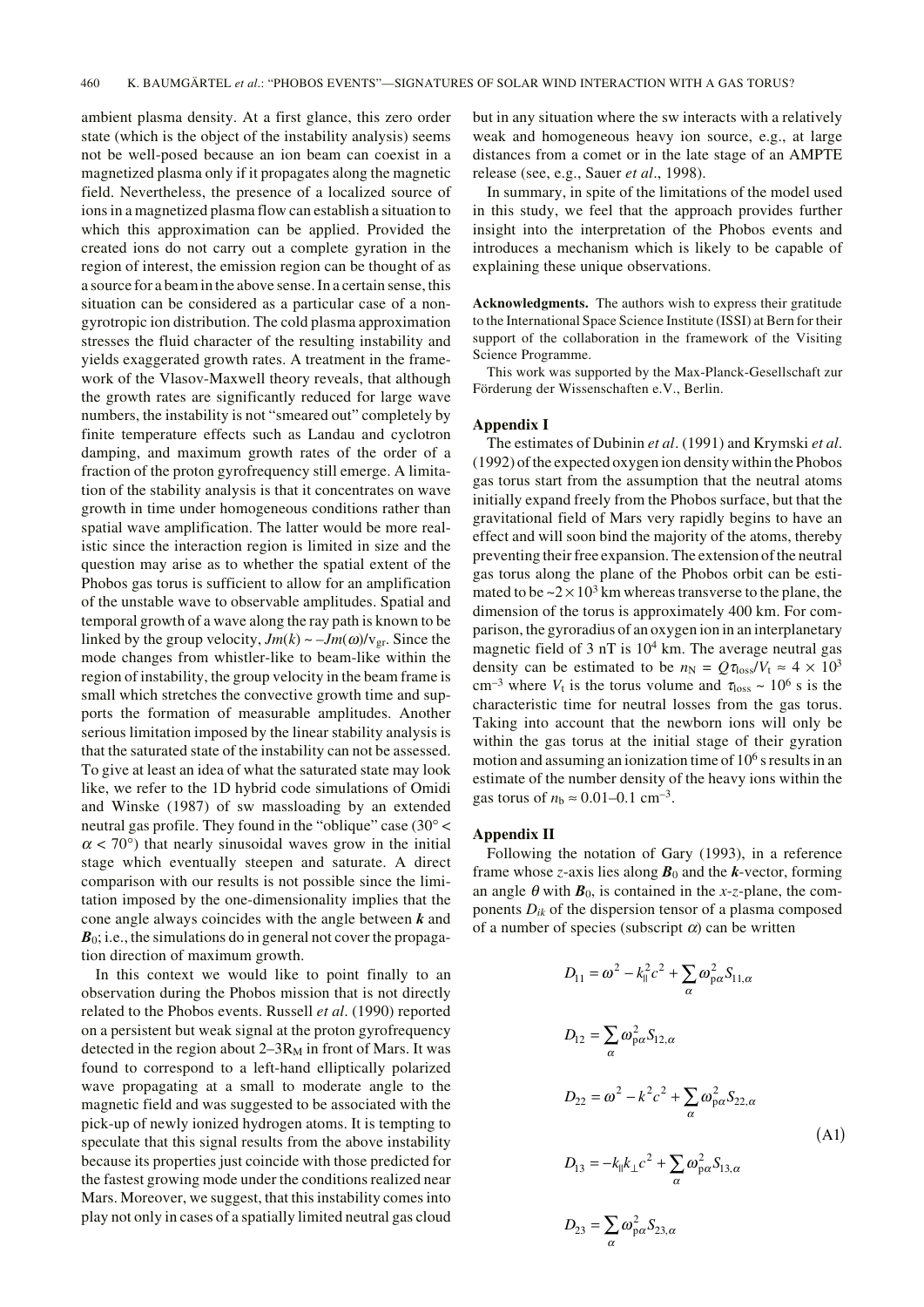$$
D_{33} = \omega^2 - k_{\perp}^2 c^2 + \sum_{\alpha} \omega_{\rm p\alpha}^2 S_{33,\alpha}
$$

where  $\omega_{p\alpha}$  is the species plasma frequency ( $\alpha$  = e, p, b in our case) and  $S_{mn,\alpha}$  are dimensionless quantities. The contributions  $S_{mn,\alpha}$  from a magnetized particle species with Maxwellian distribution function are given by

$$
S_{11,\alpha} = \zeta_0^{\alpha} \sum_n \frac{n^2}{\mu_{\alpha}} \Lambda_n(\mu_{\alpha}) Z(\zeta_n^{\alpha})
$$
  
\n
$$
S_{12,\alpha} = i \zeta_0^{\alpha} \sum_n n \Lambda_n'(\mu_{\alpha}) Z(\zeta_n^{\alpha})
$$
  
\n
$$
S_{22,\alpha} = \zeta_0^{\alpha} \sum_n \left[ -2\mu_{\alpha} \Lambda_n'(\mu_{\alpha}) + \frac{n^2}{\mu_{\alpha}} \Lambda_n(\mu_{\alpha}) \right] Z(\zeta_n^{\alpha})
$$
  
\n
$$
S_{13,\alpha} = sign(e_{\alpha}) \zeta_0^{\alpha} \sum_n \frac{n}{\sqrt{2\mu_{\alpha}}} \Lambda_n(\mu_{\alpha}) Z'(\zeta_n^{\alpha})
$$
\n(A2)

$$
S_{23,\alpha} = -\mathrm{sign}(e_{\alpha})i\zeta_0^{\alpha} \sum_{n} \sqrt{\frac{\mu_{\alpha}}{2}} \Lambda_n'(\mu_{\alpha}) Z'(\zeta_n^{\alpha})
$$

$$
S_{33,\alpha}=-\zeta_0^{\alpha}\sum_n\Lambda_n(\mu_{\alpha})\zeta_n^{\alpha}Z'\left(\zeta_n^{\alpha}\right)
$$

with  $S_{21,\alpha} = -S_{12,\alpha}, S_{32,\alpha} = -S_{23,\alpha}, S_{31,\alpha} = S_{13,\alpha}, \zeta_n^{\alpha} = (\omega + n\Omega_{\alpha})/2$  $\sqrt{2} k_{\parallel}v_{\text{th},\alpha}$ ,  $\Lambda_n(x) = e^{-x}I_n(x)$ ,  $\Lambda_n'(x) = e^{-x}[I_n'(x) - I_n(x)]$ ,  $\mu_\alpha =$  $(k_{\perp}v_{\text{th}}\alpha/\Omega_{\alpha})^2$ . The gyrofrequency  $\Omega_{\alpha} = e_{\alpha}B/m_{\alpha}$  is defined as positive for ions and negative for electrons.  $\omega$  is the wave frequency, the subscripts  $||, \perp$  indicate the directions along and perpendicular to  $\mathbf{B}_0$ , and  $v_{th,\alpha}$  is the species thermal velocity.  $I_n$  is the Bessel function of *n*-th order and *Z* is the plasma dispersion function. The contributions *Smn*,b from the unmagnetized heavy beam ions, represented by a drifting Maxwellian, can be written

$$
S_{11,b} = \xi Z(\eta) \cos^2 \theta - \xi^2 Z'(\eta) \sin^2 \theta - \frac{k v_{b\perp}}{\omega} \xi^2 Z'(\eta) \sin \theta \cos \theta,
$$

$$
S_{12,b}=0,
$$

$$
S_{22,b} = \xi Z(\eta),
$$

$$
S_{13,b} = -\left[\xi Z(\eta) + \xi^2 Z'(\eta)\right] \sin\theta \cos\theta - \frac{k v_{b\perp}}{\omega} \xi^2 Z'(\eta) \cos^2\theta,\tag{A3}
$$

$$
S_{31,b} = -\Big[\xi Z(\eta) + \xi^2 Z'(\eta)\Big] \sin\theta \cos\theta + \frac{k v_{b\perp}}{\omega} \xi^2 Z'(\eta) \sin^2\theta,
$$

 $S_{23, b} = S_{32, b} = 0$ ,

$$
S_{33,b} = \xi Z(\eta) \sin^2 \theta - \xi^2 Z'(\eta) \cos^2 \theta - \frac{k v_{b\perp}}{\omega} \xi^2 Z'(\eta) \sin \theta \cos \theta,
$$

where  $\xi = \omega / \sqrt{2} k v_{\text{th,b}}$ ,  $\eta = (\omega - k v_{\text{b}}) / \sqrt{2} k v_{\text{th,b}}$ , and  $v_{\text{b}}$  is the component of the beam drift velocity transverse to *k*. Note that  $S_{13,b} \neq S_{31,b}$ . These expressions can be derived from the dielectric tensor components of a magnetic field-free, warm, plasma in the presense of a particle drift in a *k*-oriented frame of reference (*z*-axis along *k*), given, for example by Melrose (1986).

### **References**

- Baumgärtel, K. and K. Sauer, Interaction of a magnetized plasma stream with an immobile ion cloud, *Ann. Geophys*., **10**, 763–771, 1992.
- Baumgärtel, K. and K. Sauer, Bi-ion fluid description of plasma dust interaction: relevance to Phobos events, *Adv. Space Res*., **13**, (10)291– 294, 1993.
- Baumgärtel, K., K. Sauer, A. Bogdanov, E. Dubinin, and M. Dougherty, 'Phobos Events': signature of solar wind dust interaction, *Planet. Space Sci*., **44**, 589–601, 1996.
- Bogdanov, A. V., Mars satellite Deimos interaction with the solar wind and its influence on flow around Mars, *J. Geophys. Res*., **86**, 6921–6932, 1981.
- Brinca, A. L., Cometary linear instabilities: From profusion to prospective, in *Cometary Plasma Processes*, pp. 211–222, Geophysical Monograph 61, American Geophysical Union, 1991.
- Brinca, A. L. and B. T. Tsurutani, On the polarization, compression and nonoscillatory behaviour of hydromagnetic waves associated with pickup ions, *Geophys. Res. Lett*., **14**, 495–498, 1987.
- Dubinin, E. M., The Phobos and Deimos effects, *Adv. Space Res*., **13**, (10)271–290, 1993.
- Dubinin, E. M., R. Lundin, N. F. Pissarenko, S. V. Barabash, A. V. Zakharov, H. Koskinen, K. Schwingenschuh, and Ye. G. Yeroshenko, Indirect evidence for a gas/dust torus along the Phobos orbit, *Geophys. Res. Lett*., **17**, 861–864, 1990.
- Dubinin, E. M., N. F. Pissarenko, S. V. Barabash, A. V. Zakharov, R. Lundin, R. Pellinen, K. Schwingenschuh, and Ye. G. Yeroshenko, Plasma and magnetic field effects associated with Phobos and Deimos tori, *Planet. Space Sci*., **39**, 113–121, 1991a.
- Dubinin, E. M., N. F. Pissarenko, S. V. Barabash, A. V. Zakharov, R. Lundin, H. Koskinen, K. Schwingenschuh, and Ye. G. Yeroshenko, Tails of Phobos and Deimos in the solar wind and in the Martian magnetosphere, *Planet. Space Sci*., **39**, 123–130, 1991b.
- Dubinin, E. M., R. Lundin, K. Schwingenschuh, and R. Grard, Some features of the Martian bow shock, *Adv. Space Res*., **15**, (8/9), 423–431, 1995.
- Gary, S. P., *Theory of Space Plasma Microinstabilities*, p. 143, Cambridge University Press, Cambridge, 1993.
- Goldstein, M. L., H. K. Wong, and K. H. Glassmeier, Generation of lowfrequency waves at comet Halley, *J. Geophys. Res*., **95**, 947–955, 1990.
- Horanyi, M., J. A. Burns, M. Tatrallyay, and J. G. Luhmann, Toward understanding the fate of dust lost from the Martian satellites, *Geophys. Res. Lett*., **17**, 853–856, 1990.
- Ip, W.-H. and M. Banaskiewicz, On the dust/gas tori of Phobos and Deimos, *Geophys. Res. Lett*., **17**, 857–860, 1990.
- Ishimoto, H. and T. Mukai, Phobos dust rings, *Planet. Space Sci*., **42**, 691– 697, 1994.
- Kholshevnikov, K. V., A. V. Krivov, L. L. Sokolov, and V. B. Titov, The dust torus around Phobos orbit, *ICARUS*, **105**, 351–362, 1993.
- Krivov, V. A. and D. P. Hamilton, Martian dust belts: waiting for discovery, *ICARUS*, **128**, 335–353, 1997.
- Krymski, A. M., T. K. Breus, M. K. Dougherty, D. J. Southwood, and W. I. Axford, The electromagnetic effects of the solar wind interaction with the Phobos neutral gas halo and dust torus, *Planet. Space Sci*., **40**, 1033–1041, 1992.
- Melrose, D. B., *Instabilities in Space and Laboratory Plasmas*, p. 20, Cambridge University Press, Cambridge, 1986.
- Mendis, D. A. and W. I. Axford, Satellites and magnetospheres of outer planets, *Ann. Rev. Earth Planet. Sci*., **2**, 419–474, 1974.
- Omidi, N. and D. Winske, A kinetic study of solar wind mass loading and cometary bow shocks, *J. Geophys. Res*., **92**, 13,409–13,426, 1987.
- Riedler, W., D. Möhlmann, V. N. Oraevski *et al*., Magnetic fields near Mars, *Nature*, **341**, 604–607, 1989.
- Russell, C. T., J. G. Luhmann, K. Schwingenschuh, W. Riedler, and Ye.